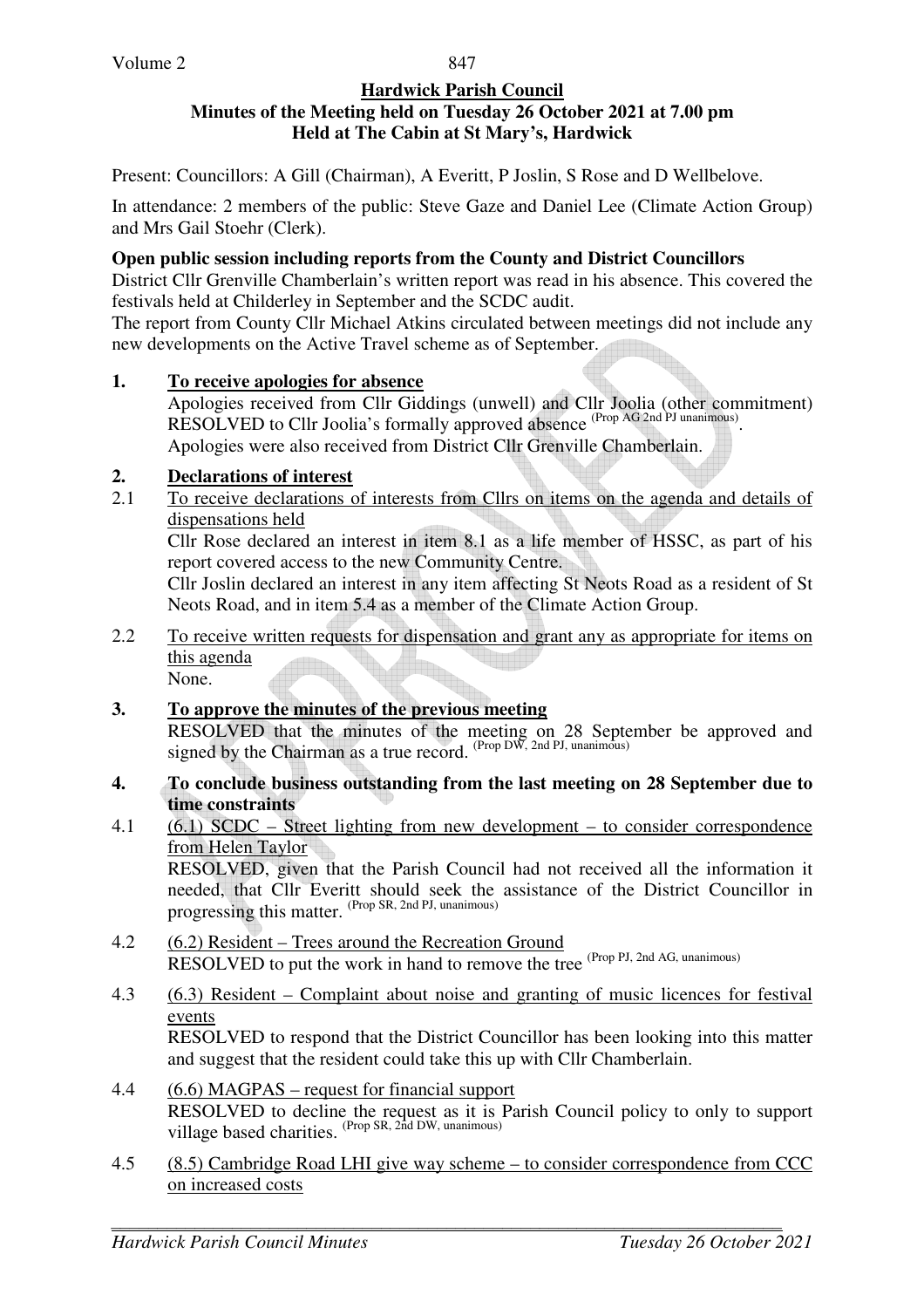#### Volume 2

848

 RESOLVED to agree to pay the additional £500 contribution which is to be taken from the existing S106 funds of £54,000 from the Meridian Fields development. <sup>(Prop</sup> AE, 2nd PJ, unanimous)

#### **5. Matters arising or deferred from the last or previous meetings for discussion/decision**

5.1 (4.7) Lighting on St Mary's access road – to consider information on lighting options and legal requirements

RESOLVED to write to The Cabin at St Mary's seeking their views and those of nearby residents as to whether lighting should be provided adjacent to the access track before the Parish Council progresses the project and seeks quotations for two lighting columns on the northern side. Once the results of the consultation are known and the quotes received the Council will then consider whether to proceed with electric or solar lighting. (Prop SR, 2nd AG, unanimous)

5.2 (4.8) Allotments – to consider information from National Allotment Society and request from Steve Gaze that the Parish Council writes to Hill to ask them to provide a double gate and move the bench at the allotments site

RESOLVED to appoint Steve Gaze Project Manager.

 RESOLVED that the Parish Council is agreeable to a double gate and that the bench be moved. (Prop AG, 2nd PJ, unanimous)

RESOLVED that Steve Gaze should attend the training course run by CAPALC on 8 November.

RESOLVED that the Parish Council should join the National Allotment Society at a cost of £50 per annum.

RESOLVED to also appoint Cllr Giddings as a project manager and that he could also attend the training if he is able.<sup>(Prop AE 2nd PJ unanimous)</sup>

5.3 (5.4) Review of banking arrangements – proposal from the Chairman that funds are moved to the Cambridge and Counties Bank

RESOLVED having considered interest rates and the benefit of not holding all the S106 funds in the current account to move £400,000 from Unity Trust Bank to Cambridge and Counties Bank.

RESOLVED that Cllr Rose be authorised to seek free guidance on how the Parish Council might best spread the risk. <sup>(Prop SR, 2nd AG, unanimous)</sup>

5.4 (5.5.1) Grass cutting and village maintenance contract 2022-24 – to review the current specification and consider if any changes are required, in the light of information from the Climate Action Group if received, so that the contract may be put out to tender

On a proposition by the Chairman, at 8.14 pm the meeting was briefly adjourned to allow Daniel Lee of the Climate Action Group to speak.

RESOLVED to approve the specification for 2022-2024 inclusive, excluding the areas that the Climate Action Group will manage, but to also include the annual clearance of the spinney and also the annual maintenance of the Millennium Path. (Prop AG, 2nd SR, carried with 3 in favour and 2 against)

 On a proposition by the Chairman, at 8.21 pm the meeting was again briefly closed and resumed shortly afterwards.

5.5 (5.5.2) To consider quotations for clearing tranche following the footpath in the spinney if received

 RESOLVED having considered three quotations/estimates to accept the quotation from RH Landscapes at an estimated cost of £450 plus VAT as best value given the known standard of their work but on the understanding that their invoice will not exceed their estimate and indeed the Council would hope it would be less. Cllr Joslin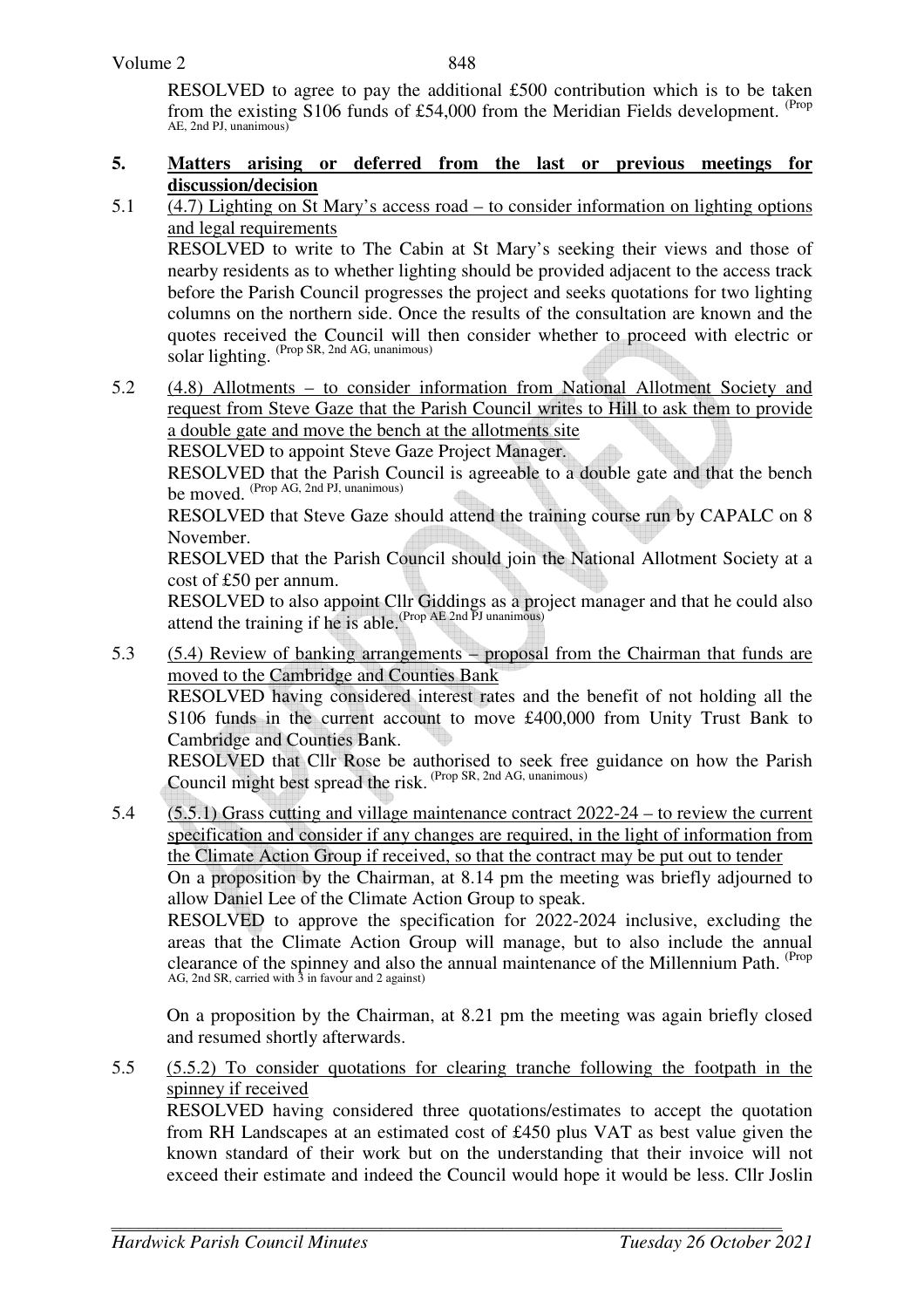was appointed to be RH Landscapes point of contact for this contract. (Prop AG, 2nd SR,  $\lim_{n \to \infty}$ 

5.6 (5.5.2) To consider quotations for removing brambles and scrub from the north east corner of the Recreation Ground if received

RESOLVED to defer this item to the next meeting to enable Cllr Giddings to comment on the quotations received.

5.7 (4.1 of 27.7.21) Millers Way – to consider correspondence from Civilistix on specification prior to seeking tenders

 RESOLVED to respond that the Parish Council would like a staggered chicane similar to those outside 120 Limes Road the width of Millers Way and that no sign is required.

 RESOLVED that the Parish Council has no objections to the permeable asphalt surface as recommended by Civilistix. <sup>(Prop AG, 2nd PJ, unanimous)</sup>

## **6. Finance, procedure and risk assessment**

- 6.1 To consider any quotes for urgent work required because of risk and Clerk's use of delegated powers None.
- 6.2 To receive play areas and skate park inspection reports and consider if any work is required

RESOLVED to note the photographs received of the shackles, and that the brambles at the Grenadier Walk play area have not been removed.

## 6.3 To receive the financial report and approve the payment of bills

RESOLVED that the payments as listed in the finance report should be paid, plus RPM (Cradle swing) £480.00, RPM (basket swing repair) £180.00 and RH Landscapes (Grass cutting)  $£624.00.$  (Prop DW, 2nd SR, unanimous)

| Salaries and pensions                | £542.96  |
|--------------------------------------|----------|
| RH Landscapes (Grass cutting)        | £624.00  |
| LGS Services (Admin support Sept 21) | £1414.94 |

Credits, including a wayleave payment, a resident's contribution towards trees, and receipt of the precept, were noted.

6.4 Street lighting energy supply costs – to consider provider from 1 November 2021 RESOLVED having noted the continuing under-billing to stay with Opus for one year pending Opus resolving the problem with billing and energy prices stabilising. <sup>(Prop SR, 2nd AG, unanimous)</sup>

## **7. Planning Applications and Decision notices and tree works applications**

- 7.1 Planning applications received since the last meeting
- 7.1.1 21/04480/HFUL 293 St Neots Road Single storey rear extension, front porch, loft conversion with dormers RESOLVED, the Parish Council is neutral. (Prop AG, 2nd PJ, unanimous)
- 7.1.2 21/04214/CL2PD 12 Merton Walk Certificate of lawfulness under S192 for a proposed garage conversion (internal only) to home office/games room Noted.
- 7.2 SCDC and appeal decision notices to note
- 7.2.1 21/03598/HFUL 293 St Neots Road Demolition of existing rear garden room and front porch. Single storey front and rear extensions and front and rear roof extension – Withdrawn.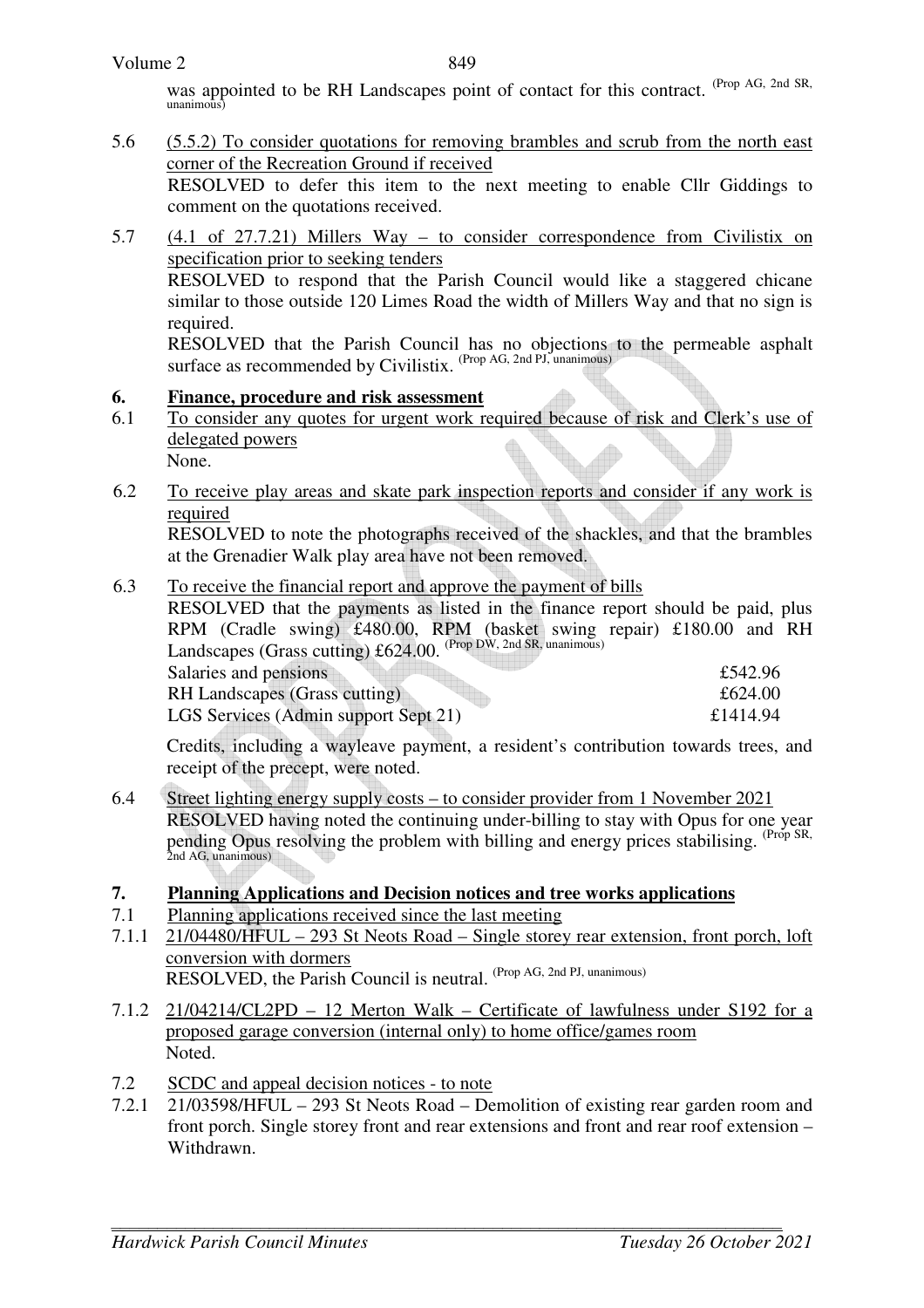- 7.2.2 21/00869/CONDA 37 Cambridge Road Submission of details required by Condition 5 (Biodiversity enhancements) and 11 (Construction Environmental Management Plan) of planning permission 21/00869/FUL – Condition discharged in full.
- 7.2.3 S/1204/04/CONDA 3-25 (odd) Meridian Close Confirmation that all conditions have been complied with of planning permission S/1204/04/O – Condition discharged in full.
- 7.2.4 21/03012/FUL 32 Meridian Close Change of use from agricultural to garden use (retrospective) – Permission granted.
- 7.3 Tree works applications
- 7.3.1 21/1290/TTCA 54 Main Street RESOLVED to note that the Clerk used delegated powers to record no comment.

# **8. Members' reports and items for information only**

8.1 New Housing Developments and Planning Obligations

RESOLVED to receive Cllr Rose's report that the Working Group had met and had agreed to proceed with the existing plans. A report to update residents has been placed on the website and the village Facebook page.

The group will write to those most likely to be affected by noise or traffic.

The group is discussing with HSSC a workable solution for access by the beer barrels so that a recommendation can be made to the Parish Council at a future meeting.

Monitoring had shown over 90% of the MUGA use is by the Boot Camp.

The group was considering the SCDC question regarding the MUGA and alternative outdoor gym equipment.

The planning application was likely to be submitted by the end of November. Any building was unlikely to commence before the summer.

On a proposition by the Chairman, it was agreed to vary the order of business to take item 8.4 next.

- 8.4 Highways and Road Safety Working Group report <sup>(AE)</sup>
- 8.4.1 Update on the St Neots Pedestrian Islands, village new entrance, LHI 2021-22, conflicts with GCP C2C re-routing and the status of the £54K earmarked for the scheme
- 8.4.2 Update on the Cambridge Road Give Way scheme, Highways funding requirements exceeding expectations

RESOLVED, in response to the recommendations from the Highways and Road Safety Working Group:

Cllr Everitt declared an interest as he helped find the funding for the application, helped Cllr Joslin to write it, negotiated with Highways Officers and presented it at a O & A session.

- 1) That HPC agree Highways proceed with the pedestrian islands and traffic calming PFHI and LHI 2021/2. (Prop AE, 2nd PJ, unanimous)
- 2) That a Deed of Variation for S/3064/16/OL S106 should be sought from SCDC James Fisher with the wording: "Transport Contribution

Means a contribution in the sum of FIFTY FOUR THOUSAND POUNDS (£54,000) towards either:

a) the provision and maintenance of real time passenger information displays at two bus stops in the vicinity of the development or: